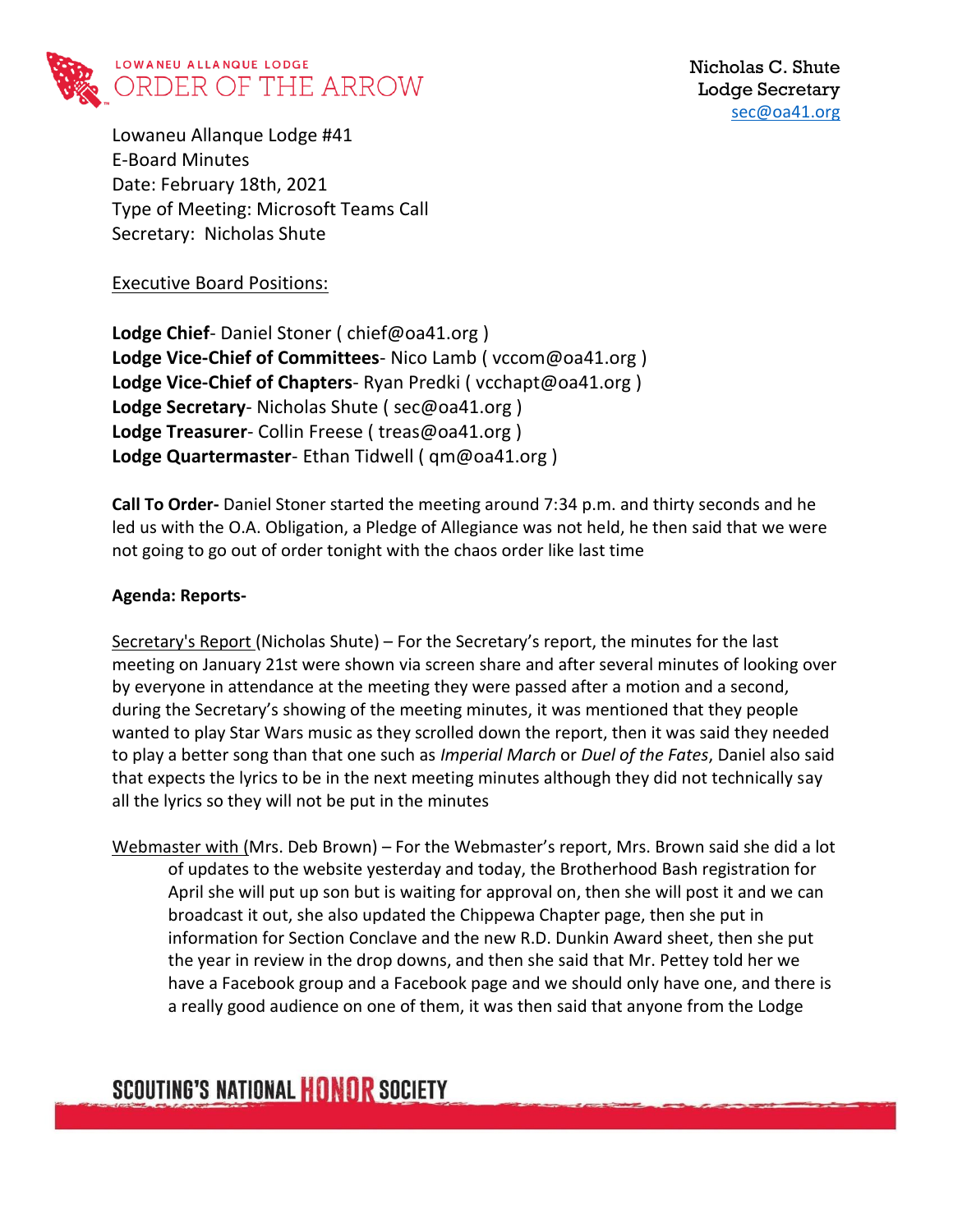

should be able to post, but they just need to be approved to be in the group, it was then said people usually post the same things on both areas, Mrs. Brown said she does not

have access to the page, but Mr. Pettey said he would give it to her, finally she said she was never sent anything from the last Executive Board Meeting like the Bylaws, so she will post it when she gets it

Treasurer's Report (Colin Freese) – For the Treasurer's report, Sean put up the treasurer's report, and we were shown a sheet with the end of the year review first and a lot of numbers were shown regarding pricing, profits, and losses from the end of last year, then it was asked if we are had a Lodge Lock-In as it was included in the list and it was said we did have one, Mr. Stoner said he was unsure why the Lock-In was in the spot it was, but then it was said the Lock-In had a total of 75 people according to registrations and we made a total profit of \$2840 from it, it was then said this info comes in spreadsheets that are given to us by the council so Mr. Stoner had to check with people to see why things were spent or grained in the way that they were such as the chunk of money that we give to the BSA (national) or the money spent on trading post items being made, but it also can be seen we made a lot of money from dues, then it was said that if anyone would like to be a Lodge Treasurer Advisor then please talk to Mr. Stoner as we need one, then for the January budget report it was said that normal member dues brought in \$700 and annual dues brought in about \$1620 and that our end total in the bank would be \$144,916.33 for our current account, and that was all for the treasurer's report

Quartermaster's Report (Ethan Tidwell) – For the Quartermaster's report Ethan was there but was muted and having microphone issues, so Mr. Bruns was asked if he had anything, Mr. Bruns then said that he and Ethan are working on designs for the 25th anniversary Lodge flap, Lodge hat for members and for Vigil, and t-shirt designs that Ethan went over with the Executive Board and got approved, then he said he had a question on the Brotherhood Bash and it was that he currently has about one-hundred Brotherhood sashes in stock, so will there be enough or do we need to order more, Jacob then responded that they do not have an amount of people to give Mr. Bruns yet as registration is not yet open, but he would say that they should get more, and Mr. Bruns said he would order more no matter what as we will need them in the future anyways, but with delays and shipping problems along with the fact that he is unsure of what the current national inventory is and he said he will place a order with Mr. Nadeau tomorrow for more to be safe, he also said that he usually orders stuff for Spring Fellowship in April but he will do that sooner as well, then Ethan was able to speak again and he said that he shared a google document with Mr. Nadeau with all the 25th anniversary information so far, and Mr. Nadeau said he would look for it and Ethan said it included the 25th anniversary hat, t-shirt, lodge hat, and a laptop/bumper sticker kind of thing, when Sean did not find it Ethan was asked to share his screen, but he could not so we said we would get back to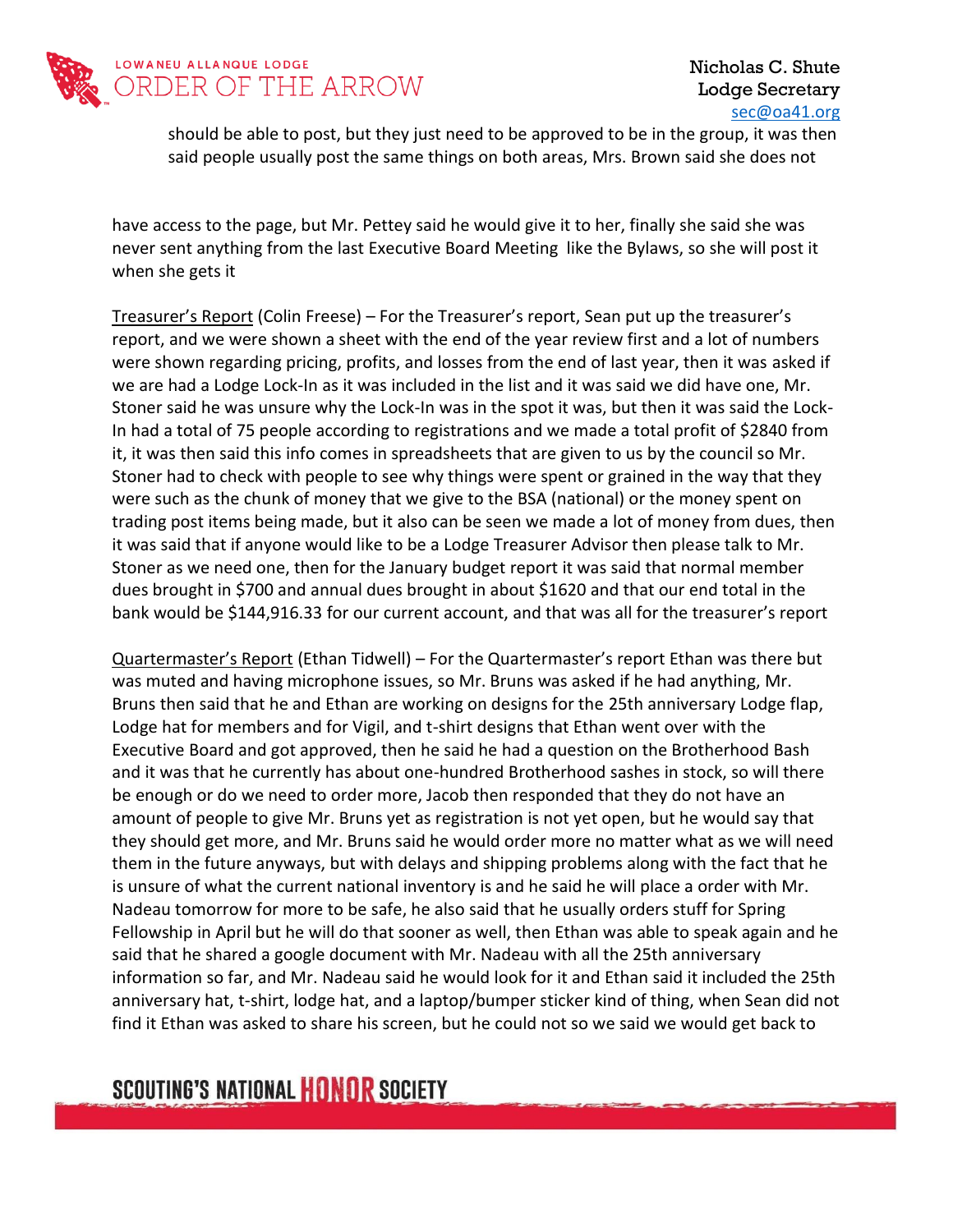

him later in the meeting, it was also then said that the certificates that Winter Banquet produced will be given tomorrow and that the Stoner's have some of the certificates and just need to sign them, Ethan then returned

after the committee reports and Nico speaking and Mr. Nadeau brought up all the 25th anniversary items as listed earlier and it was said they were all purple, then Ethan said he would like feedback as well as if there was anything we could improve on in the design, Ryan Dodd then asked if there was anyway the sticker could match the hats and patches with a purple outline and Ethan said probably yes, then Mr. Nadeau said he really likes stickers and maybe since the Lodge color is purple we should make the sticker have the number 41 in purple and keep the arrow red, then it was asked if anyone wanted anything else and Jacob said he agrees with Mr. Nadeau about keeping the Arrow red as tha would make the arrow pop out more, and then Ethan thanked everyone for their contributions

**Chapter Reports** (Ryan Predki)—Ryan just started with Chippewa, when the reports were done he said that they had a Chapter Chief Check-In on February 16th and each Chapter Chief met and talked of what the Chapters are doing well and what they need help in, they discussed having a inter-Chapter meeting in April or June and they did a couple of ice-breakers, so the intro question was how do people like their steak cooked, Austin responded Medium, Ryan Predki and Vinny said Medium Rare, and Ryan Dodd said he does not want steak but would rather have a salmon, then for the end question Ryan Predki asked what is your favorite topping to put on a burger and Ryan Dodd said onions, Austin had to one up him and say caramelized onions, Vinny said cheese, and Ryan Predki said lettuce, then one thing they all had in common was they were having problems scheduling elections meetings with troops that had no way to hold a electronic meeting as the Chapters do not have that independence yet, so that is something to consider, ad it was then mentioned that Mr. Nadeau could set up a Teams meeting for any unit and all district executives can make sure that meetings are happening, it was then said that they could do Google Meets, finally it was said that if you are in a Chapter and do not know how to join an elections team just ask because they are struggling to find people, also Ryan said that last night they had a national key three meeting and they changed the elections criteria which is all on the elections dashboard, it was then said that the camping requirements are changed and Ryan said he will check with Jordan to make sure everything is updated but it should be, and he said that they said the combination of a long week and a short weekend campouts was no longer needed and that the long term camping requirements are waived meaning that you could have fifteen nights of just camping over the weekend to be a candidate and that could include multiple long week campouts or no long term week campouts, but in general for questions the election teams will know so just ask them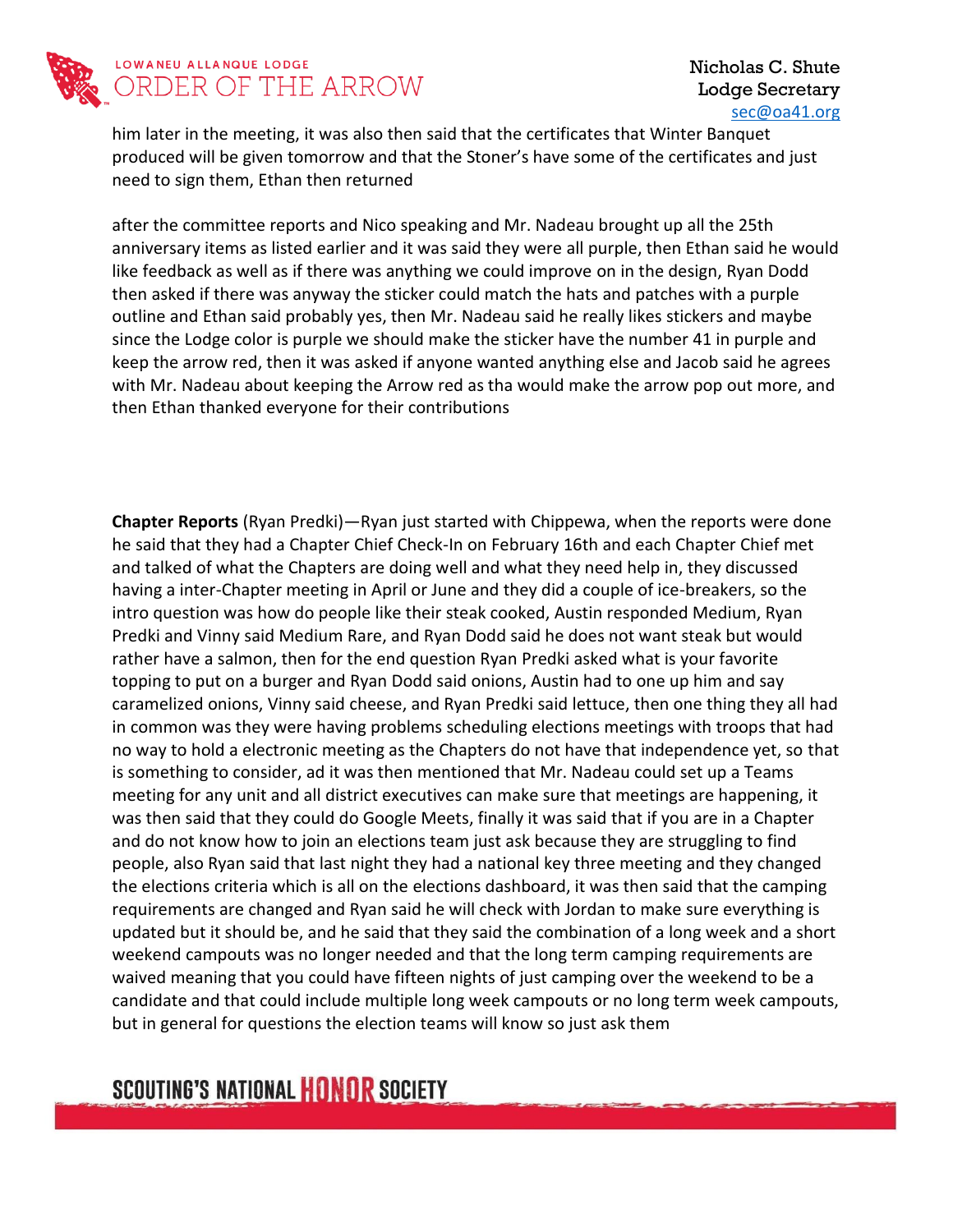

Chippewa - The Report for the Chippewa Chapter is Ryan Dodd said that first hints first their monthly meeting would be February 20th, 2021 from 9 a.m. to 12 p.m. which will be their Chapter Training Academy with four brief little courses, and they will be elections, callout ceremonies, officer positions, and O.A. unit representative and they have a hike planned in March, for elections they have done 31 elections and ten units opted not to do a election and as for the rest they have most of them done but are still waiting on the date for a few, also in February it was said that Chippewa Chapter helped out with Klondike and they made lots of hot chocolate

Ottawa - The report for the Ottawa Chapter is Vinny said they held a virtual meeting on February 3rd, 2021 and had 13 youth and 8 adults and they discussed future Chapter meetings, a possible March bowling meeting, they talked about elections being in a good progress although they still have many to do, and you should let him know if you want to join the Ottawa Chapter elections team

Potawatomi - The report for the Potawatomi Chapter is Austin Mathison said they met on February 10th, 2021 and had 11 youth and two adults and some more people even popped in at the end, then he says they introduced a Inductions minute and went over the inductions process for a the less physical part of the Order of the Arrow in meetings, and they discussed old and new business as well as did a trivia, talked about the upcoming Brotherhood Bash, and he said their next meeting is Wednesday March 10th, he then said pay your dues, join the discord server and he said their Chapter would like to have a Lock-In in the next month or two or maybe three but it all depends on COVID-19

**Committee Reports** (Nico Lamb)– For Committee Reports, Nico said hi and good evening to everyone and said he had some notes after the reports, when they were done he said that he held a Spring Fellowship meeting with all Committee Chairman in attendance and the Chapter Chiefs and they threw ideas around which they would talk more about later, and Nico said he was excited about meeting all the Committees and Chspters and it was nice to see how we w at to shape Spring Fellowship, then he said next Executive Board Meeting they will open breakout rooms and everyone can go to learn about the different committees as we want to see people get more involved and encourage them to get into and on committees and to come see what they are about

American Indian Activties/Affairs - The report for A.I.A. is Matt Bazan was not here tonight again, but Nico was able to say that he talked with Matt on Tuesday and he said that he was getting together ceremonies teams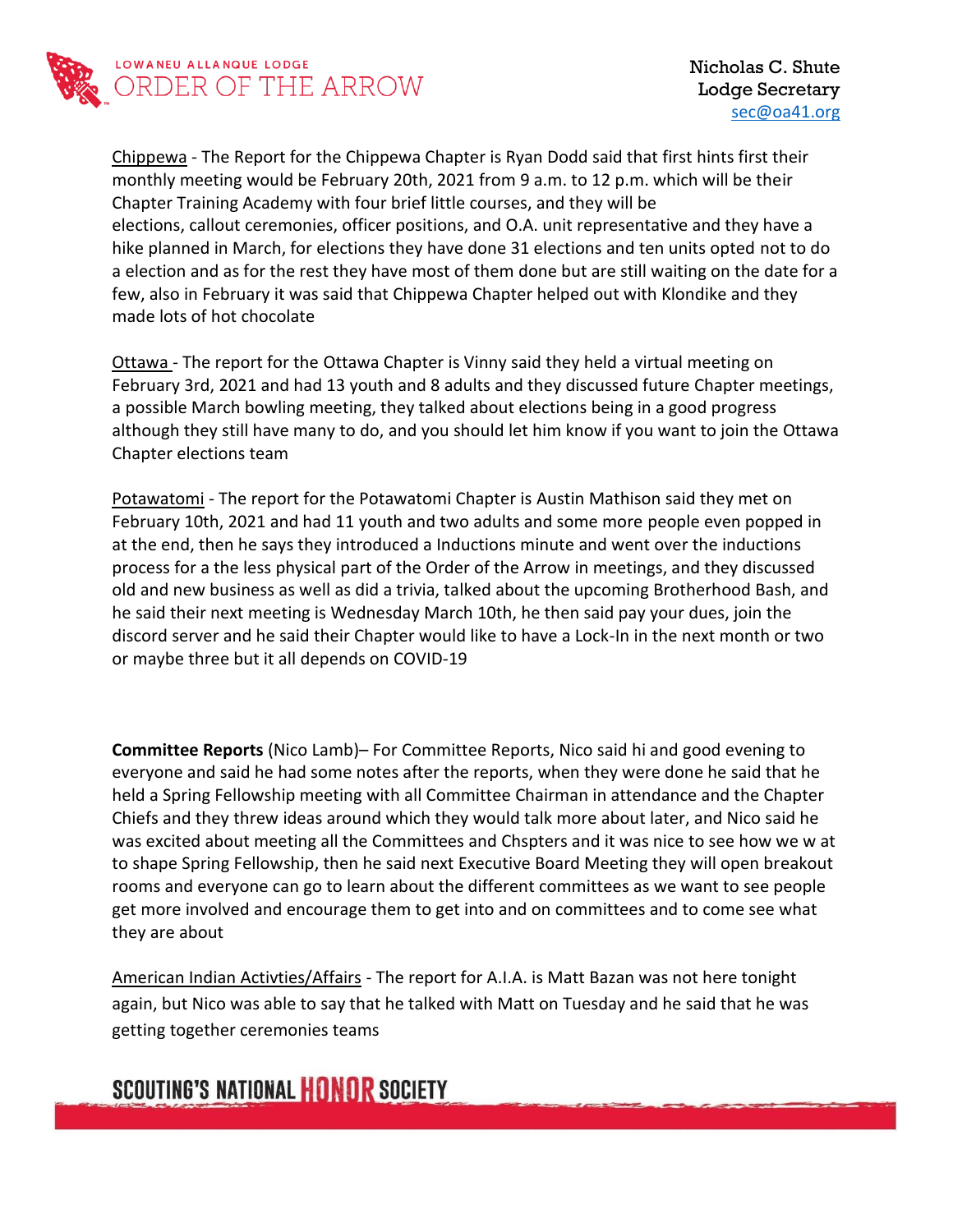

Activities - The report for the Activities committee is Nico said that they having been planning Spring Fellowship activities and doing a lot of different brainstorming for it

Brotherhood - The report for the Brotherhood committee is Jacob Wilson said that registration would be starting up this week for the upcoming Brotherhood Bash and he just sent a email to Nico about it, then he said that they are just getting everything ready and having menus set although that really is everything

Communications - The report for the Communications committee is Gavin Smith was not on the meeting for tonight, so Nico said for the time then that they currently have nothing to report

Elangomats - The report for the Elangomat committee is Lucas Wilson said that he is still looking for elangomats and he will put his email in the chat to contact him at and he told Chapter Chiefs to tell their Chapters that we need more Elangomats, and he said that they would have some kind of elangomat training before Spring Fellowship so that they are all trained, prepared, and know what to do, and that is everything other than the fact that you should reach out to Lucas if you are looking for something to do at Spring or Fall Fellowship, Lucas also said later on after the Vigil Committee report that he is looking for Lemats for the Brotherhood Bash that is coming up as well, so contact him if you want to help with that

Grounds - The report for the Grounds committee is Eric Moskal said that currently they are getting prepared for Spring Fellowship and they are seeing what ceremonies needs at this point and they are developing the plans from that point

Inductions - The report for the Inductions committee is Austin said that he has a lot of stuff, first he said elections so far they have completed around 18 so far in the entire Lodge with around 50 people elected, although all Chapters are producing at different rates and are in different places, but things are getting done and not too many units need elections, and he said if you are in a Chapter and have free days then reach out to the Chapter Chief and see if there are any free spots for you, he then said Chapter Chiefs want help and they are getting ready candidate materials for candidates to look at after their callouts and he said the certificates for the First Year Arrowman Awards are printed and ready, and finally they are working on Spring Fellowship

Service - The report for the Service committee is Eddie Ouimet was not her at this meeting again, so at this point Nico said that they have nothing to report at this time then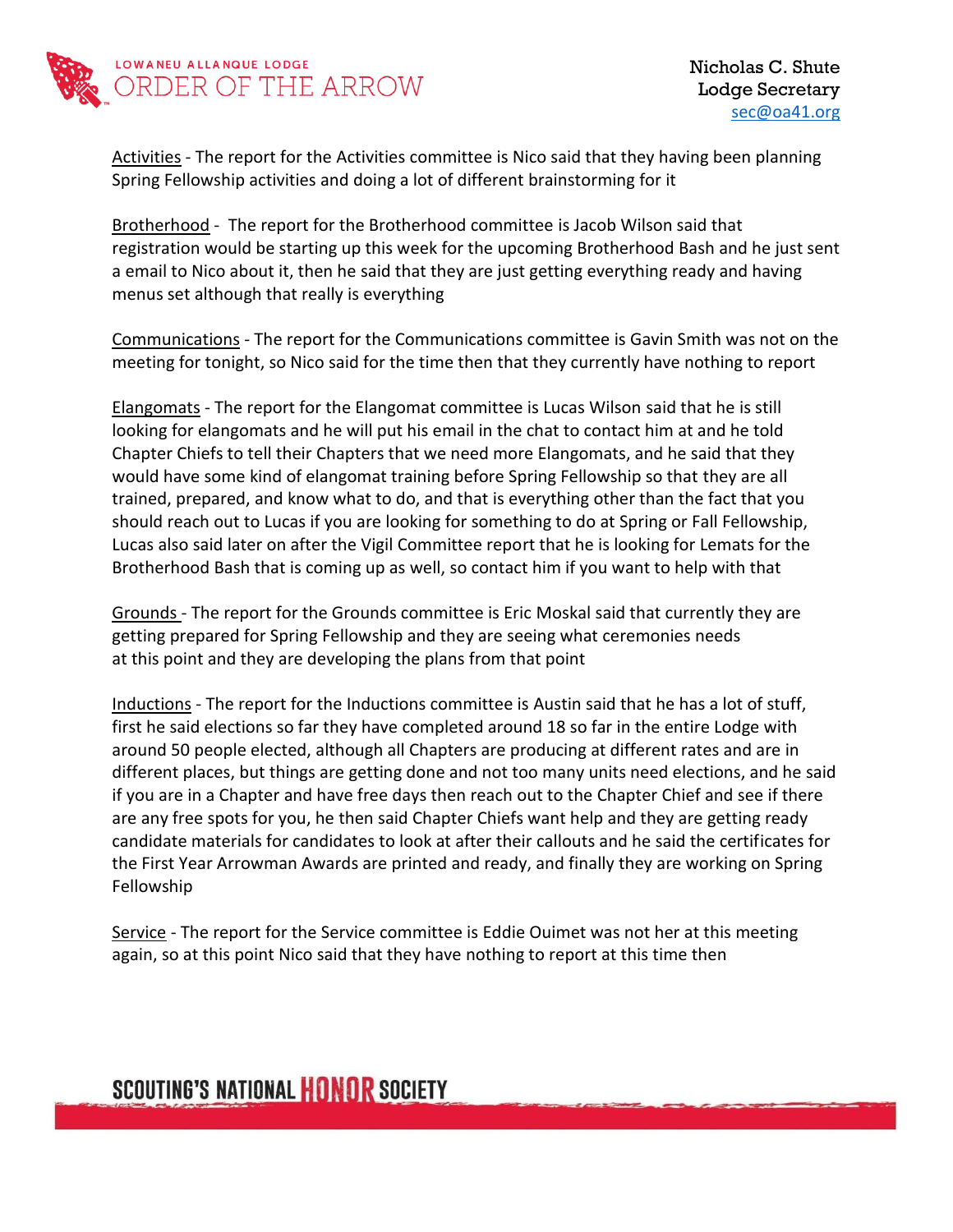

Vigil - The report for the Vigil committee is Connor was here and he said they are preparing for Vigil elections although they are unsure if they will be at Spring Fellowship, but he would like to have them there

### **New Business-**

**Brotherhood Bash-** So Jacob said that it would be on April 10th, 2021 and like last year it would be from 2:30 p.m. to 9:30 p.m. and there would be the Bash, dinner, and fellowship and it would be at Camp Big Timber, and hey were not able to get the Lodge so it will be in the Lodge fire bowl or somewhere else depending on how big groups are and if the weather is good, but it will be the same as last year just at a different location, he then said the cost is the same at \$30 for Brotherhood candidates and \$10 for everyone else and the \$30 comes from the price of the sash just to tell everyone he said

**Section Conclave-** it was said that it is still happening, but it is now virtual, then it was said it is three days long or really two and a half days and we are also no longer doing any pieing, then Robbie said that not only did Conclave change to virtual, but he said that there will be an inperson Conclave from August 20th to August 22d at Camp Stronghold as well and more details will come later, but he said right now they are working on the Spring Conclave and it will be very different from ACT, FCOC, and WCOC and registration will be out soon, they will also have officer elections, and it was then said that he wants to see everyone register and attend, and Mrs. Brown said she has it on the website under both August and April, Mr. Stoner then asked if anyone was running for section office and Robbie said yes probably one person

**Spring Fellowship-** it was said Spring Fellowship currently is going to be June 4th-6th and they are looking to keep it in-person and it is the week before summer camp starts, then Nico said that he would like a overall theme after his large group meeting the other day and he would like a Lodge vote on their three ideas, so he said he will go over the first theme and Daniel would go over the other two, so, first he said most of this Executive Board term the words Pirate Ship have been coming up a lot, including a Pirate Ship Committee, Sea Shanties, and many other things and Jordan came up with the wording for the them which is "Sailing Into A Better Year", then Daniel said the other two which the second he said was worded "A Blast To The Past" which would be a 1980s theme, and the third was worded "futuristic" which would be modern day and future themed, so the 80's would be jamming out and the futuristic one would be about the future, then a vote was taken by raising hands and Nico got the number for the pirate theme and asked everyone to lower their hands but Mr. Stoner said he should say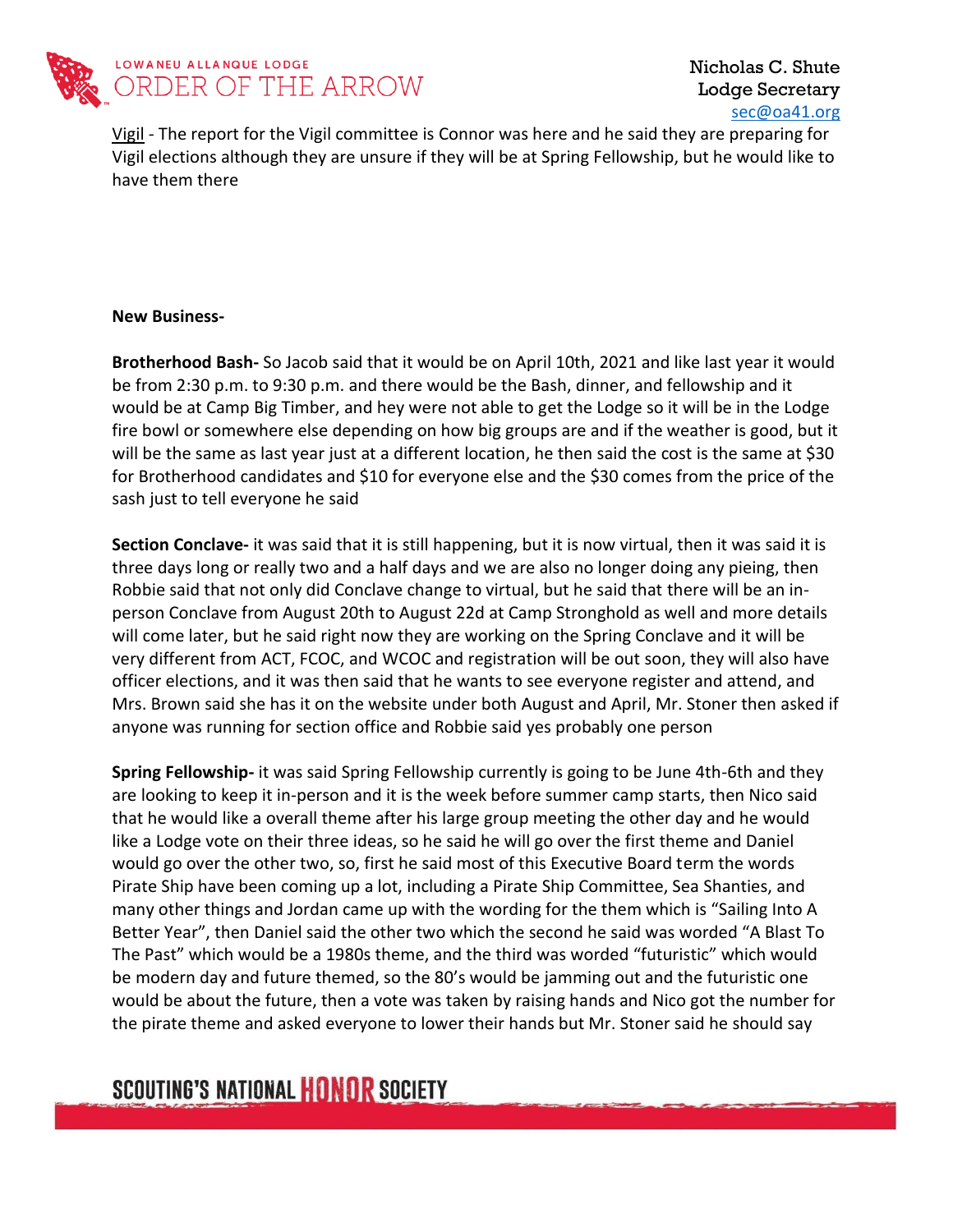

### Nicholas C. Shute Lodge Secretary [sec@oa41.org](mailto:sec@oa41.org)

disable your hand as it is a virtual hand, then he asked ode hands for the 1980s theme and the futuristic themes, and he also mentioned that only youth could vote, finally aside from Mr. Stoner who wanted and advocated for the 1980s theme, everyone else wants the "Sail Into A Better Year" Pirate theme, then someone said they would like to make a motion to change Daniel from Chief to Captain, then Nico wanted to move to the awards committee, but Mr. Stoner said that he wanted to mention for those who went to FCOC (I think he meant to say ACT), one of the biggest things we discussed was reducing our fees for Spring and Fall Fellowship and we have now changed the pricing to be \$45 for Ordeal candidates and \$20 or \$25 for members although the money may fluctuate a bit, either way though money costs for will go down drastically for Spring Fellowship this year, what this includes is for members this money just pays for the food, but for

candidates this pays for the food, the Ordeal Sash, the O.A. Book, the phamphlets, the patch, and the Lodge flap, as well as registration with national, but the biggest thing cut out was the dues fee as we determined it to be unfair to force dues payments on people only joining for four months of the year before needing to pay again, then Daniel said he would put his email in the chat to email him questions to of you could contact him at [chief@oa41.org,](mailto:chief@oa41.org) and he said that he is getting good at responding to emails

**Awards Committee-** it was said that this is a committee they would like made as some people felt that who gets Founders Award and other awards should be decisions made by Lodge youth rather than adult decisions and they do not need to be a committee for the whole year, they would just be needed when awards are needed, they also wanted to go over the Silver Jubilee Award and Jordan is not here, so Nico said he would pull up the award and he said the purpose is to recognize Scouts in the Lodge for the 25th anniversary by giving them a pin for the Lodge flap or a special patch, so then it was decided Nico would go over the different categories and he went through all of them which are shown on the document at this link: [https://drive.google.com/file/d/1UqMUvLpFH3BTXZWwgD\\_g5k\\_-PR9wvqK6/view?usp=sharing,](https://drive.google.com/file/d/1UqMUvLpFH3BTXZWwgD_g5k_-PR9wvqK6/view?usp=sharing) then he said all you have to do is a few things from each category as listed and you should be eligible to get the award, then it was asked what the requirements to be the awards committee would be and Nico said to be on the committee for any award you should probably already have it, then Ryan Predki said there is one Awards Committee, but people who have already gotten the award are the only ones who can pick new people as they know what qualities to look for, and he said we never knew who was on the deciding committees for the awards in the past and it would be a lot of work to find these people out, but the Awards Committee would have a active roster of members who have received the award, and it was then said by Mr. Nadeau a good advisor for the committee would be Mr. Tyler as it was said Mr. Tyler and Mr. Burnham were on the Awards Committee in the past, then it was said that there are cool forms for getting awards a for people and Mr. Nadeau wanted to know if we could get those out, then it was said Mr. Tyler was not here, but he will be reached out to see if he agrees to do this and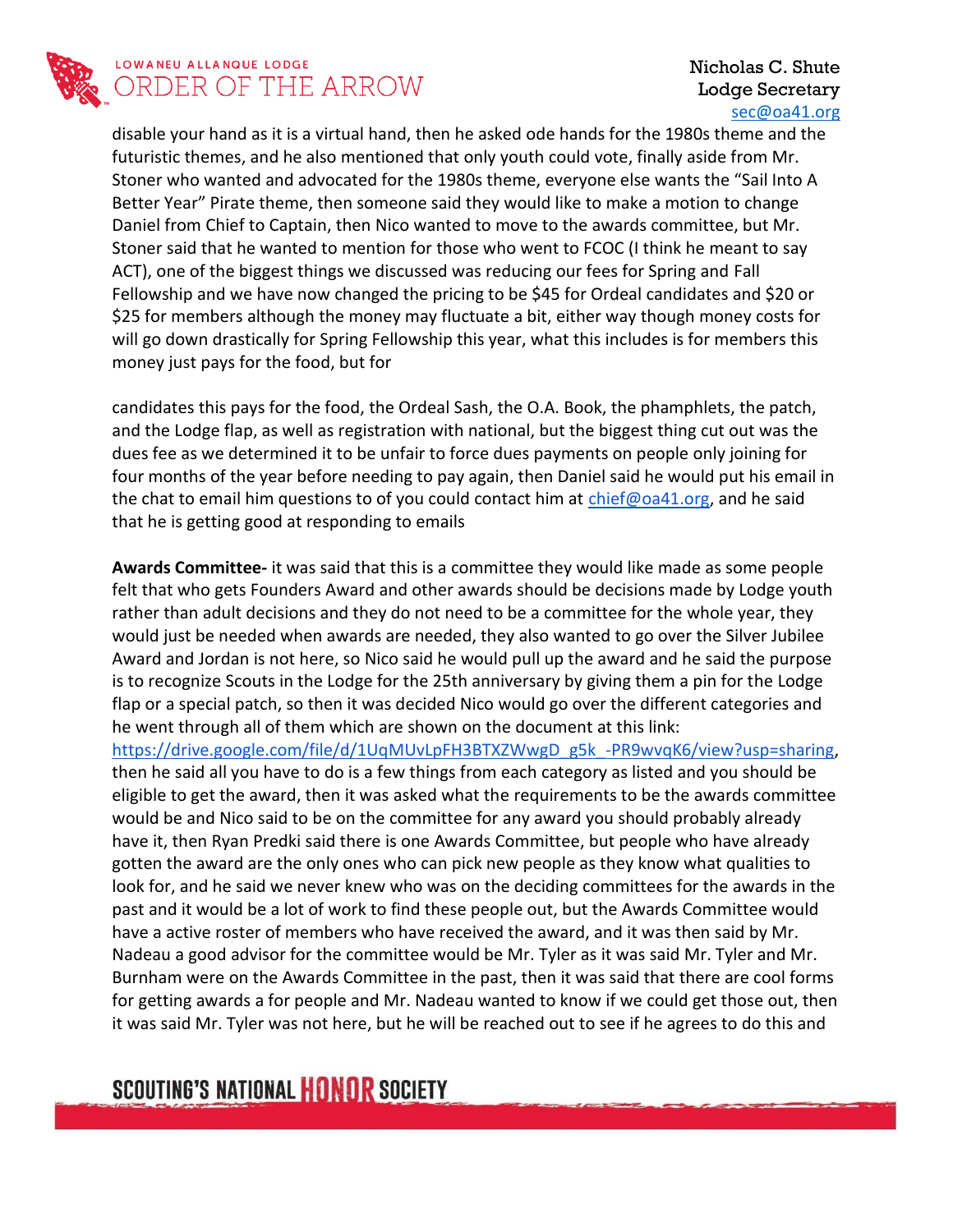

Mr. Nadeau was thanked for his recommendation, then it was decided that the Lodge does want to do the Silver Jubilee Award and we should get the requirements posted on the website

**CFL Summer Camp O.A. Staff Position?-** this point was about CFL or Camp Freeland Leslie Summer Camp and how Jacob Wilson and Mr. Wilson suggested that the O.A. should have a designated member working at CFL with a paid position and they would create Ordeal ceremonies and (this is the part when Jacobson fluster acted and said hoy cow and that words were escaping him) coordinate all ceremonies and things regarding the O.A., and they would also lead troops and see who in camp is being

called out and report all who went through those ceremonies back to the Lodge with all people counted, then Ryan Dodd asked who did this in the past and he asked if they would volunteer from the members of the staff, and it was said Nathan Morrow did it a

few years, then Austin said he would like the job, but it sounds nice that we would have constant personnel, and Jacob agreed saying the reason for this was there was no connection between the Lodge and the summer chief so this idea came up so that we would have a good connection with our summer camp for accurate accounts of everything, then it was said the important part of this position is they would be paid by he Lodge while working at CFL, then someone mentioned that based on stuff that has been said about inductions and ceremonies, it may be a better job suited for the Vice Chief of Committees as it may work out better with him doing it, but it was then said this may be the committees jobs themselves and this may be their time to do stuff, it was then agreed by someone that it would be best for the A.I.A. or. Vice Chief of Committees to hold this position, and then Nico (the Vice Chief of Committees) said if he had the summer he would do this, but he does not have that time although he thinks that it is needed as it would show the O.A. better at the camp, then Mr. Nadeau said it would be a good idea to have someone go around and talk to troops about the O.A. which this position could do, then Austin said it is good to have some kind of orientation so a permanent Lodge Scout at camp could figure out what this would look like and do a better job than just a election or a callout, then Jacob says he worked at CFL and their O.A. stuff is very uncoordinated and with stuff like this position it would help the council camp and it would help the O.A. to function at CFL, then a vote was taken and a majority of eleven were for and Ryan Dodd was opposed and Carter Doddado was declared neutral

**NLS (National Leadership Seminar)-** it was mentioned that there were three National Leadership Seminars happening in both May and October 2021, October being the farthest one out, then it was said that two were in May and one was in October and a link was put in the chat to learn more about it, the first one was said to be May 7th to May 9th, the second one being May 21st to May 23rd and those are for youth, it was described to be a better LLD or Lodge Leadership Development, and it was then said Momentum: Discover is in April as well as someone told Ryan Predki to bring up Momentum: Discover as no one else mentioned it, then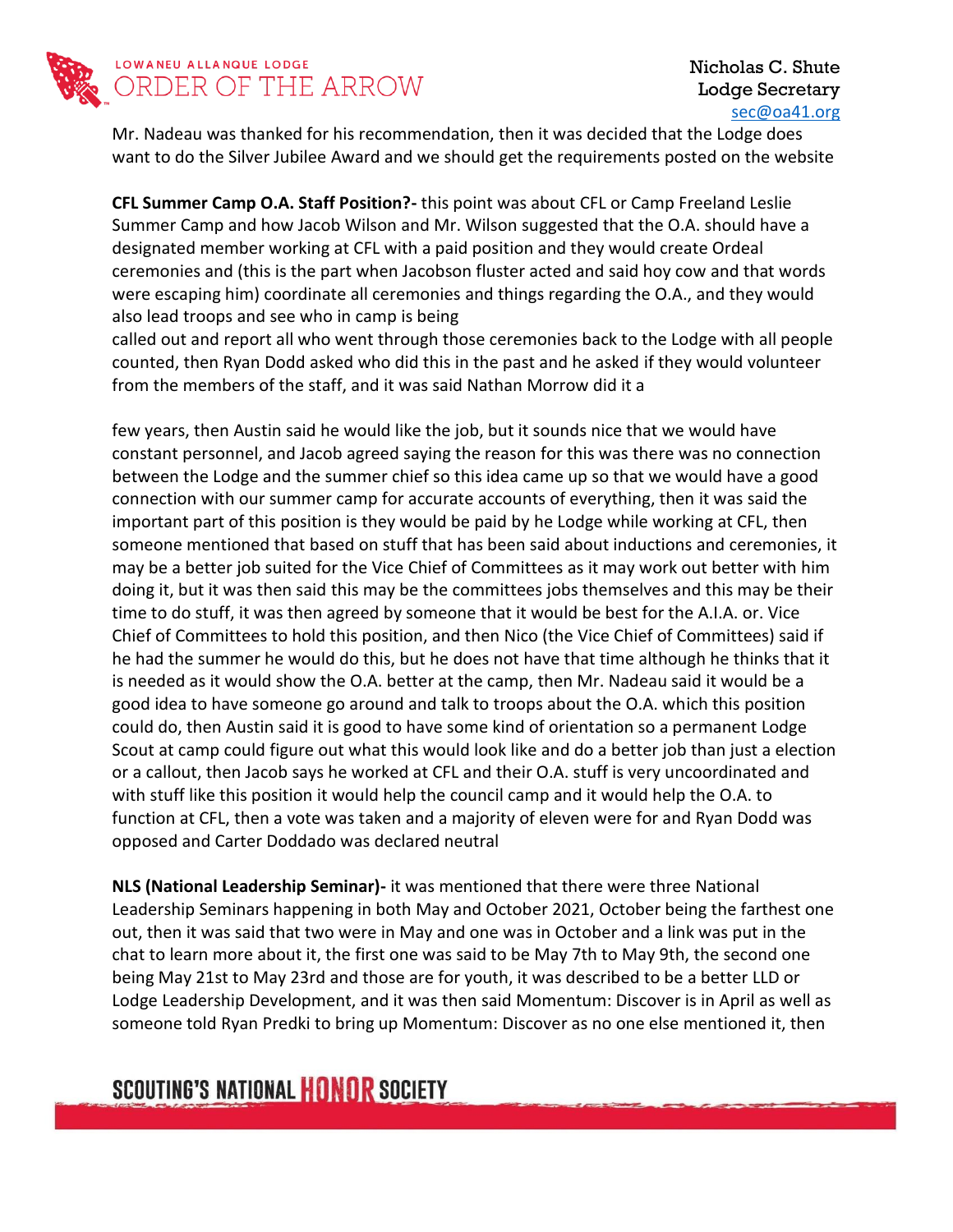

Nicholas C. Shute Lodge Secretary [sec@oa41.org](mailto:sec@oa41.org)

it was said we should set up a Lodge contingent and we definitely need to set up some kind of group as we have not done it for the last two Momentum events, ten it was asked if Austin wants to be a chairman for the event as he said we need people to go and he said he will look into it and will talk to Nico or Daniel said they could just make Ryan Predki do it, but Ryan said he already did his two events

**Other-** At this point in the meeting we were running out of time as it was 8:57 p.m., so we did not have any other things to discuss for New Business at this time

### **Old Business-**

**Winter Banquet-** It was asked if there was any other comments about how this event went, then Ryan Predki said awards are not quite ready yet but the certificates are all almost ready, it was then said to hurry up as we have three minutes left in the meeting before 9:00 p.m., then Ryan said patch distribution will happen soon and will be mailed and that the First Year Arrowman Awards are almost ready but they are just waiting on the pins but they will send or emails to people who got it when they are ready, then he said as for the Founders Award, James E. West Award, and the Legacy Award they will be given out at Spring Fellowship as they want to give them in-person, and other than that even though we will not be pied at summer camp, Ryan Predki said he would make sure Daniel gets a pie in his face before his term as Lodge Chief is over and that when all the awards are done then Winter Banquet will be done, then Mr. Bruns said that the annual patch set collection will be given out from the Scout Shop or at Spring Fellowship although it is still up in the air as to how it will be done as they have not officially decided on anything, Ryan then said he kept his speech under three minutes until others got into the conversation

**Other-**There was no other old business that was mentioned at this time, so there was nothing else to discuss.

#### **Key 3 Minutes-**

Lodge Staff Advisor (Mr. Sean Nadeau) – in Mr. Nadeau's minute he said it is the second month of the brand new year of 2021 or 21 if shortened, and he is excited to have a 25th anniversary for the Lodge he grew up in and he is super excited and cannot wait to do more things inperson, and then he thanked everyone including the adult advisors who don't have problems